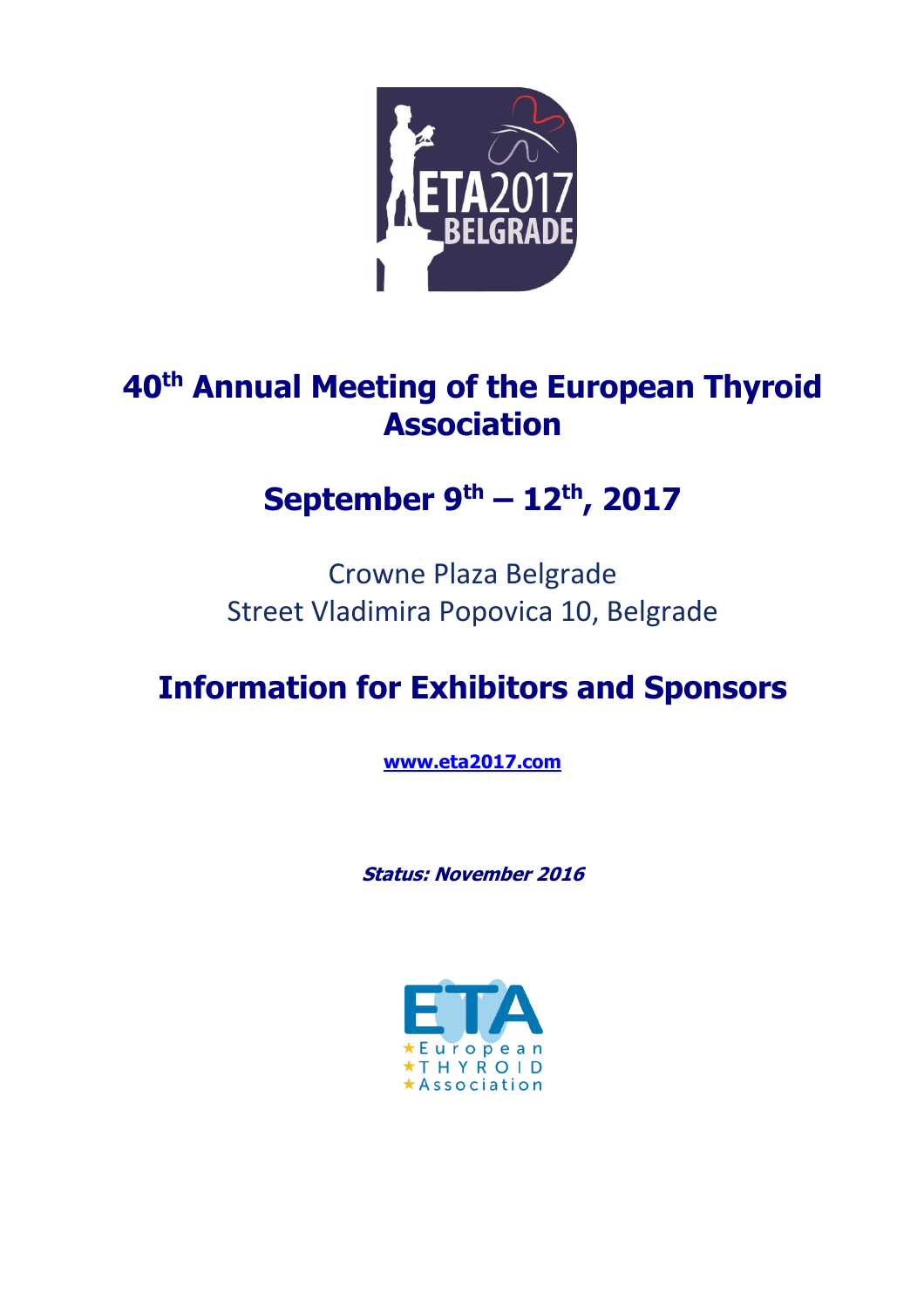## **COMMITTEES**

### **ETA Executive Committee**

President: Pilar Santisteban, Spain Secretary: Colin Dayan, United Kingdom Treasurer: Tomasz Bednarczuk, Poland

Duncan Bassett, United Kingdom Thomas Brix, Denmark Verle Darras, Belgium Barbara Demeneix, France Monica Dentice, Italy Eric Fliers, The Netherlands Laura Fugazzola, Italy Jens Mittag, Germany

### **Local Organizing Committee (LOC)**

Chair: Miloš Žarković Other Members: Jasmina Ćirić (secretary) Biljana Nedeljković Beleslin (secretary) Mirjana Stojković Slavica Savić Miloš Stojanović

## **ETA Standing Office**

| Martin Then       | then@endoscience.de        |
|-------------------|----------------------------|
| Susanne Rothe     | rothe@endoscience.de       |
| Silke Winkelhofer | winkelhofer@endoscience.de |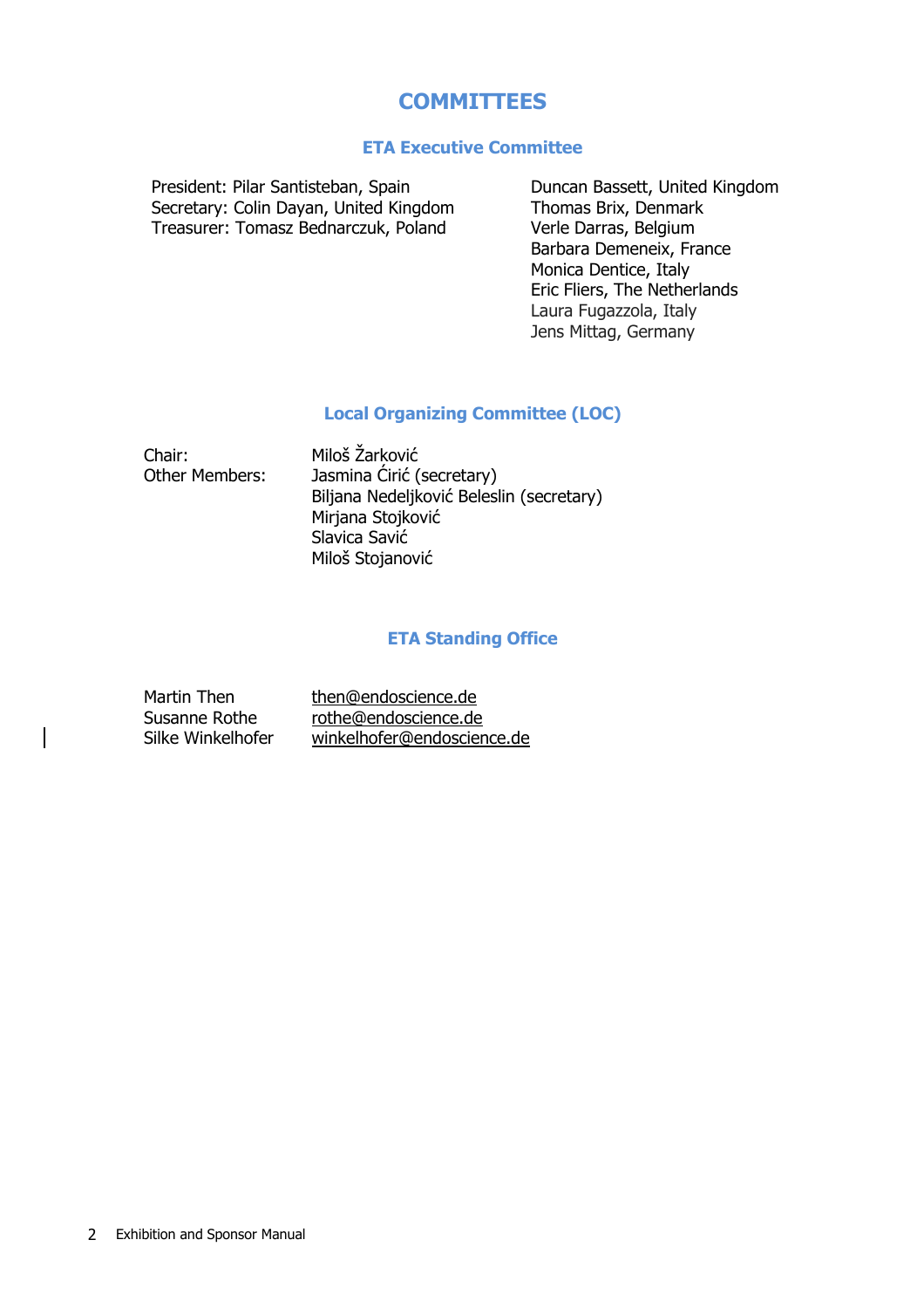## **GENERAL INFORMATION**

The ETA has entrusted EndoScience Endokrinologie Service GmbH with the general logistics and organisation of the 40th Annual Meeting of the ETA. All correspondence pertaining to the Exhibition and Sponsoring should be addressed to:

#### **ETA Standing Office EndoScience Endokrinologie Service GmbH** Hopfengartenweg 19, 90518 Altdorf, Germany Tel.: +49 (0)9187-97424-11; Fax +49 (0)9187-97424-71 [winkelhofer@endoscience.de](mailto:winkelhofer@endoscience.de)

The ETA Annual Meeting offers a unique platform to increase your company presentation, to form relationships and enhance your profile in the thyroid field. **The commercial exhibition** includes a display of products, devices and services designed to support the field of thyroid diseases.

## **THE VENUE**

The ETA Annual Meeting 2017 will take place in the **Crowne Plaza Belgrade Street Vladimira Popovica 10, Belgrade Serbia** 

### **REGISTRATION FEES – DELEGATES**

The registration of delegates will be managed by the ETA Standing Office. Group registration is possible, however group pick-ups of delegate documents cannot be arranged!

| REGISTRATION FEES (in Euro, $\epsilon$ )  |                       |                  |         |  |
|-------------------------------------------|-----------------------|------------------|---------|--|
|                                           | <b>Before June 30</b> | July 1 - Aug. 25 | On site |  |
| <b>ETA Ordinary Member and ETA Senior</b> | 150                   | 175              | 200     |  |
| <b>ETA Junior</b> Member $<$ 35 y         | 60                    | 80               | 100     |  |
| <b>ETA Corresponding Member</b>           | 250                   | 300              | 350     |  |
| ATA, LATS, AOTA, JTA Members *            | 250                   | 300              | 350     |  |
| <b>Non-Member</b>                         | 500                   | 550              | 600     |  |
| <b>Students/Res. Fellows &lt; 35 y</b>    | 125                   | 160              | 200     |  |
|                                           |                       |                  |         |  |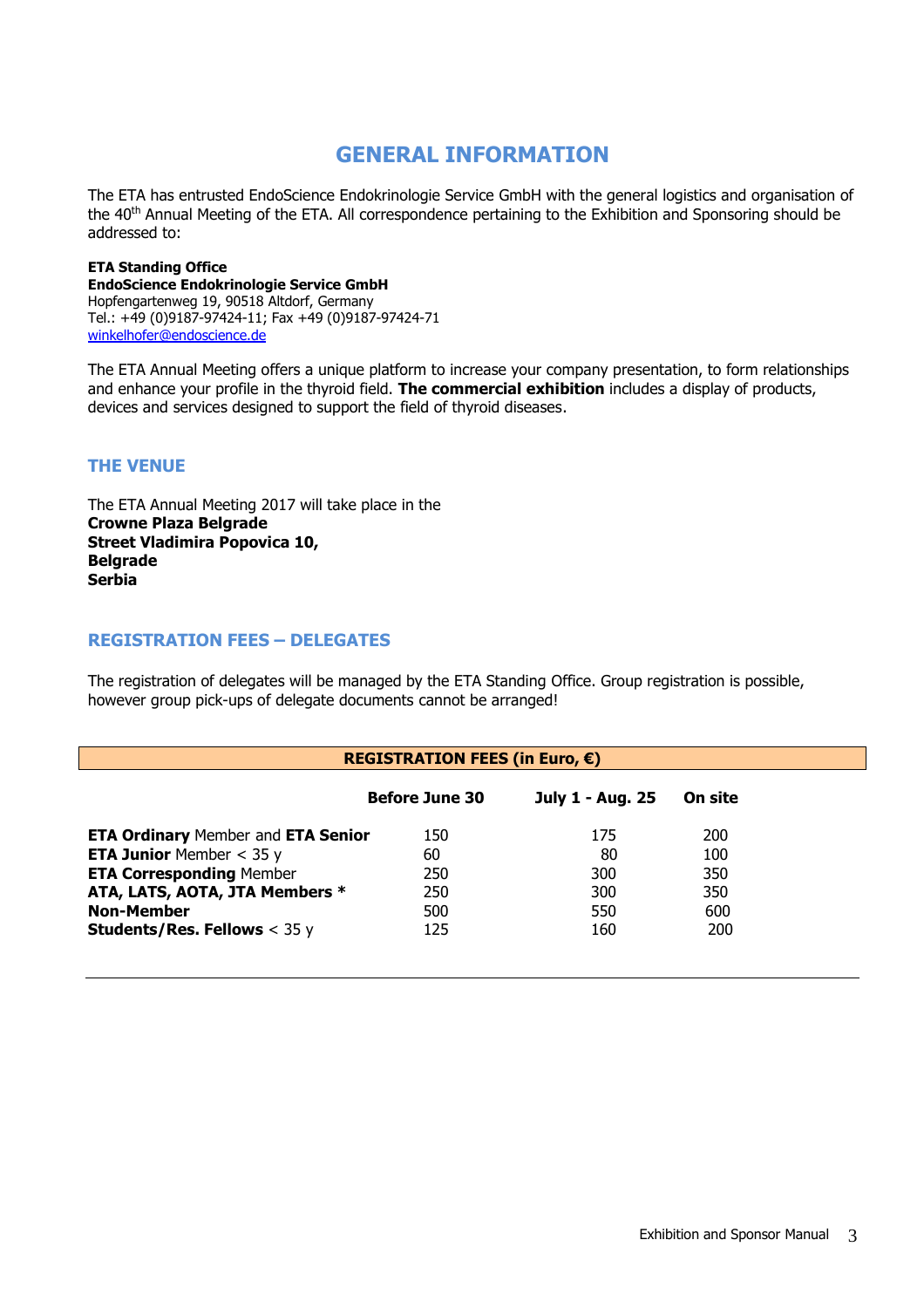## **EXHIBITION INFORMATION**

### **EXHIBITON AREA**

The commercial exhibition will be placed in the main conference foyer of the Crowne Plaza Hotel, ensuring maximum interaction with the conference delegates. Catering stations will also be integrated in this area. Please find attached a floor plan of the Crowne Plaza Hotel, showing the lecture halls as well as the bookable booth spaces of various dimensions. The booth spaces will be sold on a first come, first served basis. Please mark your preferred booth space by indicating the corresponding number on the attached booth reservation form and also indicate an alternative in case the booth space is not available anymore.

### **Booth rental fee per square meter net: 500.- € / sqm** plus VAT

Booth Space per company is unlimited upon availability.

The above mentioned rental fee includes:

- Net stand area (floor space only, without equipment)
- Technical manual (will be send out to all exhibitors in June 2017)
- Entry into exhibitors list in the final program
- An unlimited number of sales representatives per booth, provided they wear the congress identification badge (badges can be pre-ordered through the Congress secretariat). The identification badge will allow access to the exhibition areas only and participation at the Welcome Reception
- Lunches/coffee breaks as indicated in the program
- Cleaning of general surfaces

### **CONGRESS REGISTRATION FOR EXHBITORS**

Exhibitors will be entitled to one free registration for the scientific program with a stand up to 6 sqm, two free registrations with a stand of up to 12 sqm and 4 free registrations if the stand is larger than 12 sqm and/or if your company is organising a satellite symposium.

### **EXHIBITION SCHEDULE\***

The commercial exhibition will commence on Saturday, September 9<sup>th</sup> and finish on Tuesday, September 12<sup>th</sup>.

| Set-up:                                                     | Friday, Sept. 8th                                                                                                                                                                          | 7.00 - 20.00 hrs                                                                     |
|-------------------------------------------------------------|--------------------------------------------------------------------------------------------------------------------------------------------------------------------------------------------|--------------------------------------------------------------------------------------|
| <b>Preliminary opening times:</b>                           | Saturday, Sept. 9th<br>Sunday, Sept. 10th<br>Monday, Sept. 11 <sup>th</sup><br>Tuesday, Sept. 12th                                                                                         | $9.00 - 18.00$ hrs<br>$9.00 - 18.00$ hrs<br>$9.00 - 18.00$ hrs<br>$9.00 - 13.00$ hrs |
| <b>Dismantling:</b><br>*All times may be subject to change. | Tuesday, Sept. 12th                                                                                                                                                                        | approx. 15.00 hrs,<br>after end of last session                                      |
| <b>Terms of payment</b>                                     | The invoice amount is due within 30 days of receipt of invoice.<br>Invoicing will be carried out by the ETA Standing Office / EndoScience<br>Endokrinologie Service GmbH, after the event. |                                                                                      |
| <b>Terms of cancellation</b>                                | Free cancellation of the exhibition space is possible until June 9,<br>2017. After that date the full exhibition rental fee will be charged.                                               |                                                                                      |
| <b>CATERING</b>                                             | Any catering services should be placed with:<br>Mr Vuk MIHAJLOVIC / Ref.: ETA Conference<br>e-mail: vuk.mihajlovic@ihg.com                                                                 |                                                                                      |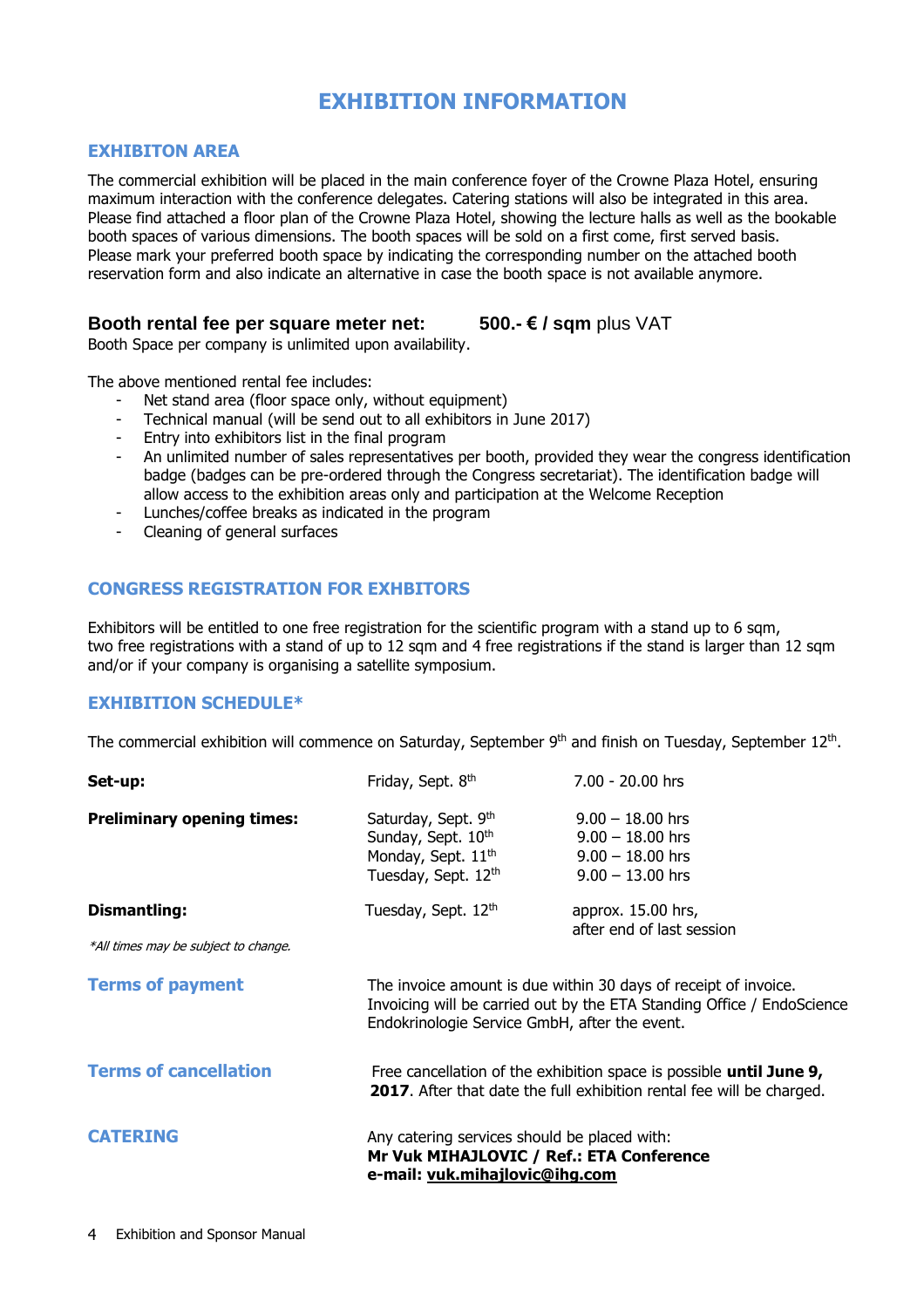# **SATELLITE SYMPOSIA**

Organisation of the satellite symposia and distribution of time slots are the responsibility of the ETA Treasurer and the ETA Standing Office. Title and programme of the satellite symposia will be determined by the sponsor and submitted to the scientific programme committee for approval.

The booking of a satellite symposium includes the following services:

- Arranging a conference room
- Standard technical requirements (loudspeaker and microphones, beamer, laptop, laser pointer)
- Special signing

Sponsors can produce their own invitations for the satellite symposium, which will be included in the congress bags free of charge. Costs for printing or dispatching of invitations are not included in the symposium package.

### **TIME SLOTS**

Sponsors can book a satellite symposium on the days stated below:

| <b>Date</b>                    | <b>Time</b>               | <b>Price</b> | <b>Status</b>  |
|--------------------------------|---------------------------|--------------|----------------|
| Saturday, Sept. 9th            | $17.00 - 18.00$           | 30.000 €     | Available      |
| Sunday, Sept. 10th             | Early Riser / 7.00 - 8.00 | 15.000 €     | Available      |
| Sunday, Sept. 10th             | Lunch / 13.00 - 14.00     | 30.000 €     | Already booked |
| Sunday, Sept. 10th             | $19.00 - 20.30$           | 30,000 €     | Available      |
| Monday, Sept. 11 <sup>th</sup> | Early Riser / 7.00 - 8.00 | 15,000 €     | Available      |
| Monday, Sept. 11 <sup>th</sup> | Lunch / 13.00 - 14.00     | 30.000 €     | Available      |
| Tuesday, Sept. 6th             | Lunch / 12.15 - 13.15     | 15.000 €     | Available      |

### **DATES TO REMEMBER**

# **Industry-sponsored Satellite Symposia (info for ETA Treasurer)**

April 10<sup>th</sup>, 2017 Info about scientific content incl. names of speakers and chairmen to ETA Treasurer<br>**June 19<sup>th</sup>, 2017** Delivery of complete scientific program of the booked satellite symposium for the **June 19th, 2017** Delivery of complete scientific program of the booked satellite symposium for the scientific program and abstract booklet

|                                | Industrial Exhibition & Catering (info for S. Winkelhofer)                     |
|--------------------------------|--------------------------------------------------------------------------------|
| May/June 2017                  | Technical manual for exhibitors / approval of stands and final exhibition plan |
| August 8 <sup>th</sup> , 2017  | Deadline for placing all orders for your exhibition booth                      |
| August 18 <sup>th</sup> , 2017 | Deadline for catering orders                                                   |

| <b>Terms of payment</b>      | The invoice amount is due within 30 days of receipt of invoice.<br>Invoicing will be carried out by the ETA Standing Office /<br>EndoScience Endokrinologie Service GmbH, after the event. |
|------------------------------|--------------------------------------------------------------------------------------------------------------------------------------------------------------------------------------------|
| <b>Terms of cancellation</b> | Free cancellation of the satellite symposium is possible until<br>April 3, 2017.                                                                                                           |

### **CATERING FOR SYMPOSIA**

**Please note that the sponsors of early riser- and lunch symposia DO NOT need to provide any food/catering for their symposium attendees. Food and drinks will be provided by the ETA.**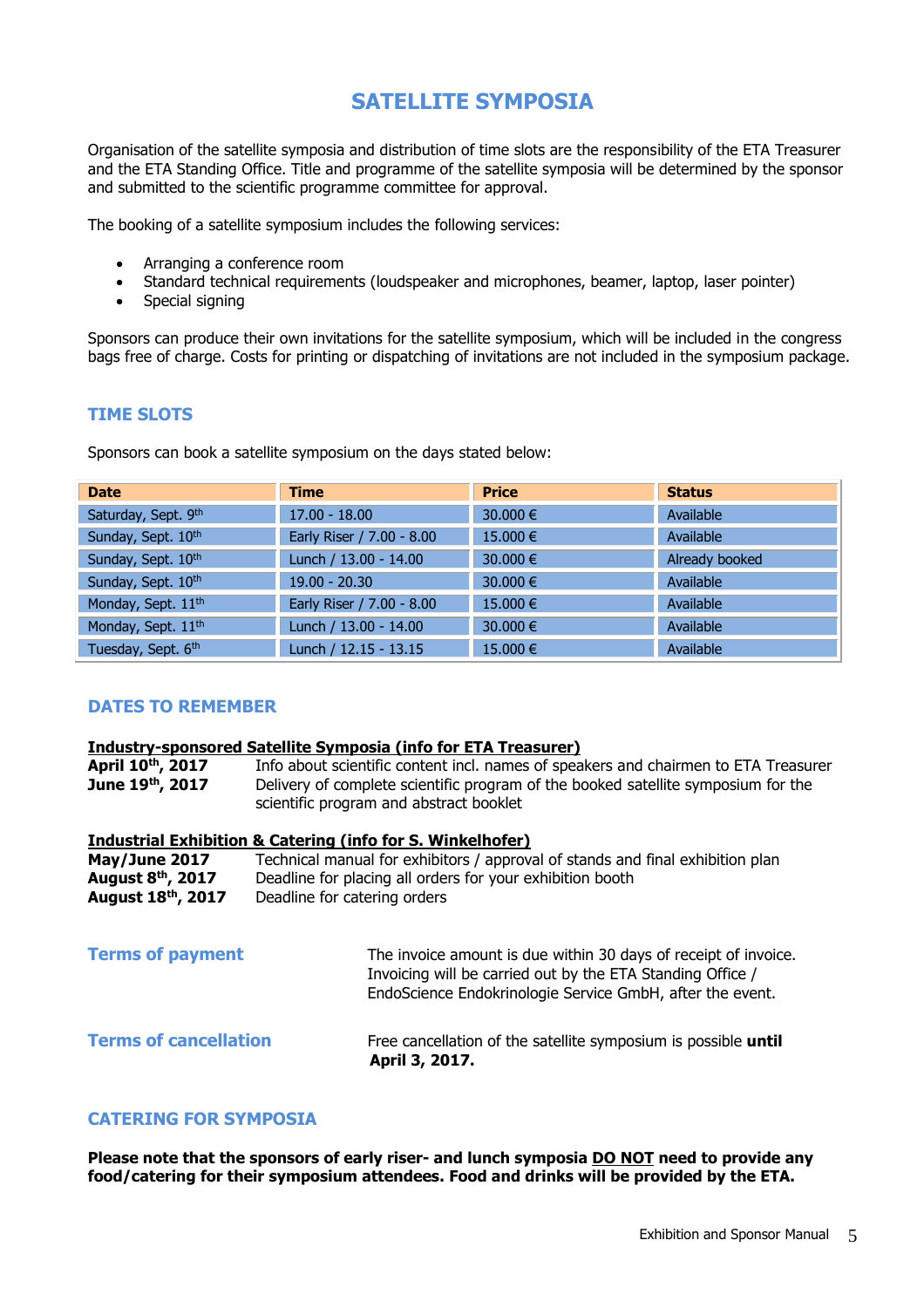# **SPONSORSHIP AND EXHIBITION LIAISON / ORGANISATION CONTACT**

#### **Organisers of exhibition & satellite symposia:**

**ETA Standing Office EndoScience Endokrinologie Service GmbH** Hopfengartenweg 19, 90518 Altdorf, Germany

Contracts & Invoicing **ETA Treasurer:** Tomasz Bednarczuk, Poland (tbednarczuk@wum.edu.pl)

Mr. **M. Then** (then@endoscience.de) Tel.: +49 (0)9187-97424-11, Fax +49 (0)9187-97424-71

Exhibition and Satellite Symposia - organisational issues Mrs. **Silke Winkelhofer** [\(winkelhofer@endoscience.de\)](mailto:winkelhofer@endoscience.de) Tel.: +49 (0)9187-97424-12, Fax +49 (0)9187-97424-72

### **OTHER SPONSORING OPPORTUNITIES**

In addition to the participation at the exhibition of the Meeting, the ETA Standing Office is offering companies the opportunity to become sponsor of the Congress. The selection of sponsorship opportunities provides solutions for any size of company. Let us help you to get the sponsorship options that will deliver the rewards you seek from your participation in this meeting.

If you are interested in becoming a sponsor you may also share your ideas with us. The ETA Treasurer and the ETA Standing Office look forward to your suggestions and comments. All sponsorship opportunities include acknowledgement of the sponsorship in the main program.

| <b>Satellite Symposium</b>                           | to be negotiated directly with the Treasurer of the |
|------------------------------------------------------|-----------------------------------------------------|
| (only for Corporate members of the ETA)              | <b>ETA</b>                                          |
| <b>Exhibition Booth</b>                              | 500 €/m <sup>2</sup>                                |
| <b>Bag insert</b> (announcements, invitations, etc.) | 1.000 $\epsilon$                                    |
| <b>Sponsoring of the coffee breaks</b>               | 2.500 € each                                        |
| <b>Sponsoring of lanyards</b>                        | Production and delivery by the sponsor              |
| Advertisement page in the program booklet            | 1.500€                                              |
| (A4 colour-page)                                     |                                                     |
| <b>Congress bag</b>                                  | <b>Tbd</b>                                          |
| <b>Internet point/WIFI</b>                           | <b>Tbd</b>                                          |
| <b>Pads and Pens</b>                                 | Production and delivery by the sponsor              |
| <b>Insertion of company logo on final program</b>    | 3.000€                                              |
|                                                      |                                                     |

**N.B.: Prices do not include VAT**